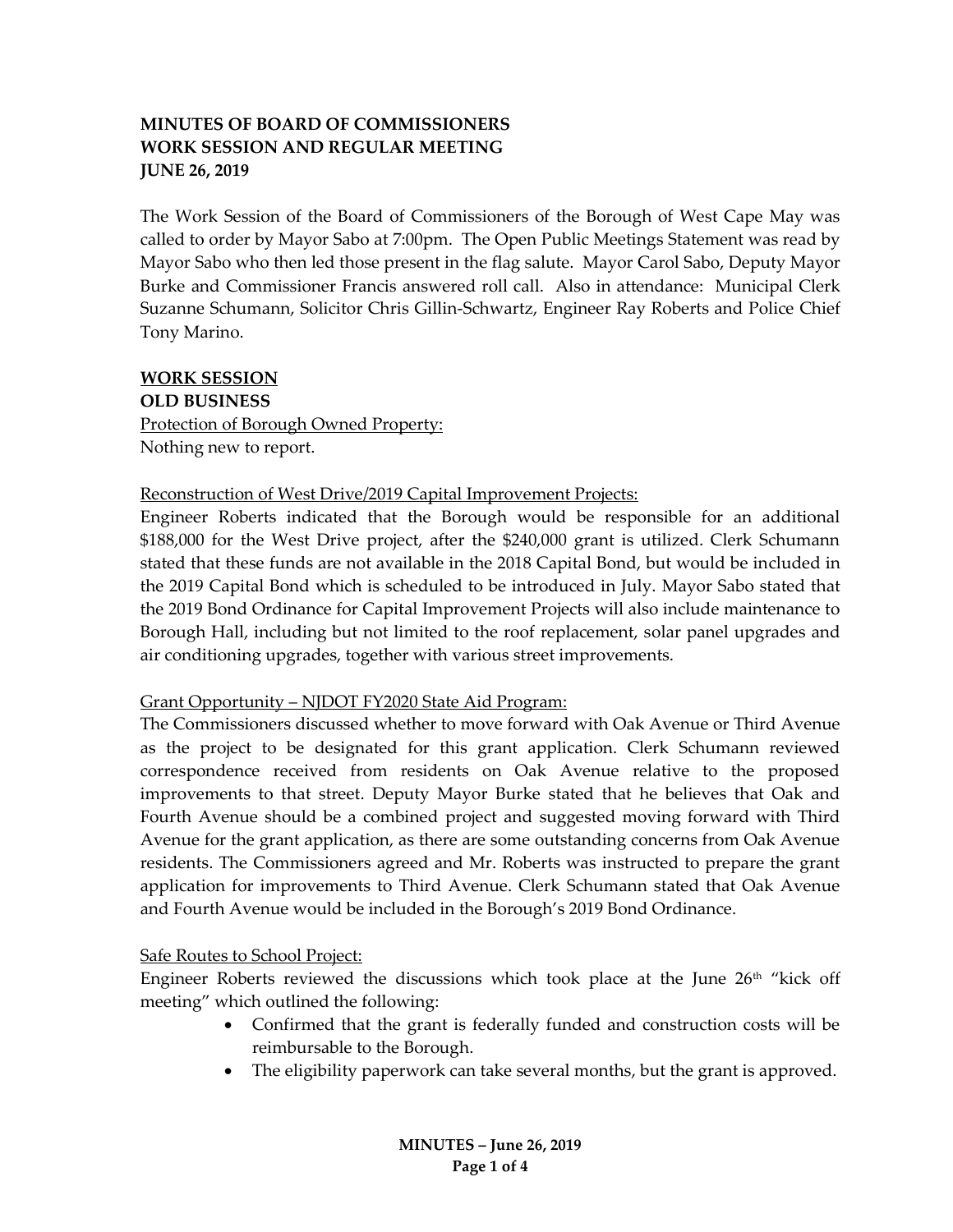- Greg Basile will be the "responsible charge" individual for the project and will need to complete classes for designation.
- RFQ required for Project Consultant/Inspector.
- RVE will be Project Designer and liaison between Consultant and Borough.

## Parking on Congress Street:

Engineer Roberts indicated that Deputy Mayor Burke researched Right of Way information for Congress Street and indicated that the street is not centered with the Right of Way, which leaves little to no room for widening or improvements, unless done on the restaurant side of the street. Engineer Roberts further indicated that a retaining wall would have to be installed with street improvements which would not make the project cost effective. The Commissioners agreed to not move forward with any street improvements to Congress Street.

## **NEW BUSINESS:**

# Request for 4-Way Stop (Pacific and Third Avenues):

Engineer Roberts provided comments relative to a resident's request for a 4-way stop at the intersection of Pacific and Third Avenues. Mr. Roberts indicated that in order to provide a professional recommendation, a traffic study would need to be completed in the area to monitor number of vehicles, speed of vehicles, and the number of pedestrians and cyclists. Mr. Roberts explained that stop signs are not adequate protection for pedestrians and that concern would potentially be addressed with adding sidewalks and curbing in the area with a designated bike lane. Engineer Roberts further suggested widening the roadway to include a designated bike lane with additional signage. Mayor Sabo indicated that cyclist traffic may increase, as the goal is to get cyclists to use streets other than Broadway. Mayor Sabo further expressed concern with adding sidewalks and curbing to a rural area.

Bud McDonough, 135 Third Avenue, attended the meeting and was the resident who submitted this request for discussion. Mr. McDonough agrees that sidewalks would not be appealing in the area and is concerned that people are using Pacific Avenue to avoid traffic around Sunset Boulevard. There has not been an increased amount of cyclists, but has seen an increased amount of vehicle traffic and speed in the area. Mr. McDonough understands the expense involved with a traffic study and believes the expense outweighs the safety concerns and believes the area would be safer with a 4-way stop.

Commissioner Francis asked if there were certain times that seemed busier than others and Mr. McDonough indicated that mid-day between 11am-3pm seems to be the worst. Commissioner Francis suggested that there be added police enforcement in this area during those times. Mayor Sabo stated that our speed sign which collects traffic data could be placed on Pacific Avenue to monitor traffic in the area. Mr. McDonough suggested some additional signage for children playing in the area. Deputy Mayor Burke mentioned that the County is working on a study to reduce the speed on Broadway and possibly Fourth Avenue as well.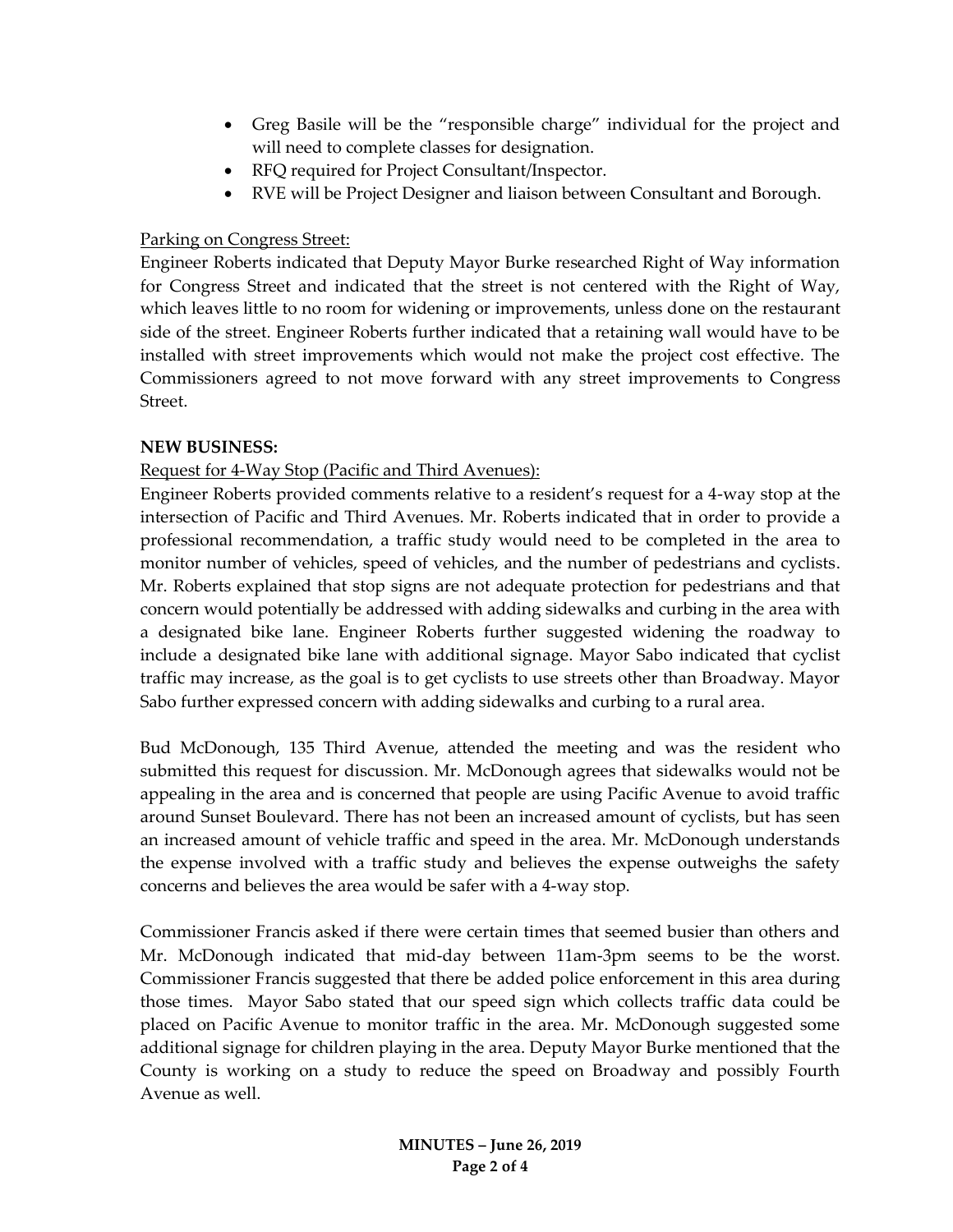### **PUBLIC PORTION:**

Chief Marino provided the Commissioners with an update on the Broadway fatal accident from May. It was mentioned that the NJ Transit bus driver was not at fault for the accident and that there are no charges pending. Chief Marino stated that there was no excess speed involved and it was simply an unavoidable accident. The Cape May Police Department together with the Cape May County Prosecutors Office will be preparing a Press Release for distribution in the near future.

Chief Marino also spoke about the new "Crime Watch" app which is available for download.

Chief Marino also indicated that summer police recruits graduate Thursday, June  $27<sup>th</sup>$  at 4:00pm at Cape May Convention Hall.

The Work Session concluded at 8:00pm.

## **REGULAR MEETING**

### **CONSENT AGENDA**

On motion of Deputy Mayor Burke, seconded by Commissioner Francis, the following Consent Agenda was unanimously approved on roll call vote.

### Minutes:

June 12, 2019 Work Session and Regular Meeting

## Ordinances for Introduction and Publication:

566-19 An Ordinance Amending Section 30 of the Borough Code Regarding Trees *Solicitor Gillin-Schwartz indicated that the exact language from the Statute relative to exemptions was added to the Ordinance.*

## 567-19 **\*\*TABLED\*\*** An Ordinance Amending Section 27 of the Borough Code Regarding Demolition in the Historic Preservation District

*Solicitor Gillin-Schwartz stated that the revisions to this Ordinance would make it compliant with the Municipal Land Use Law and would mirror the State Statute; however, there could be arguments made to extend the time. Solicitor Gillin-Schwartz stated that he spoke to the Solicitor for the City of Cape May who indicated that the City's Ordinance mirrors West Cape May's current Ordinance and there are no expectations to amend same at this time. Solicitor Gillin-Schwartz stated that the Commissioners could leave the Ordinance provisions as is, and continue to review on a case-by-case basis. Solicitor Gillin-Schwartz did state that he suggests moving forward with amending language*  relative to the fair market value and the Commissioners agreed. This Ordinance was tabled and will *be introduced at the next meeting.*